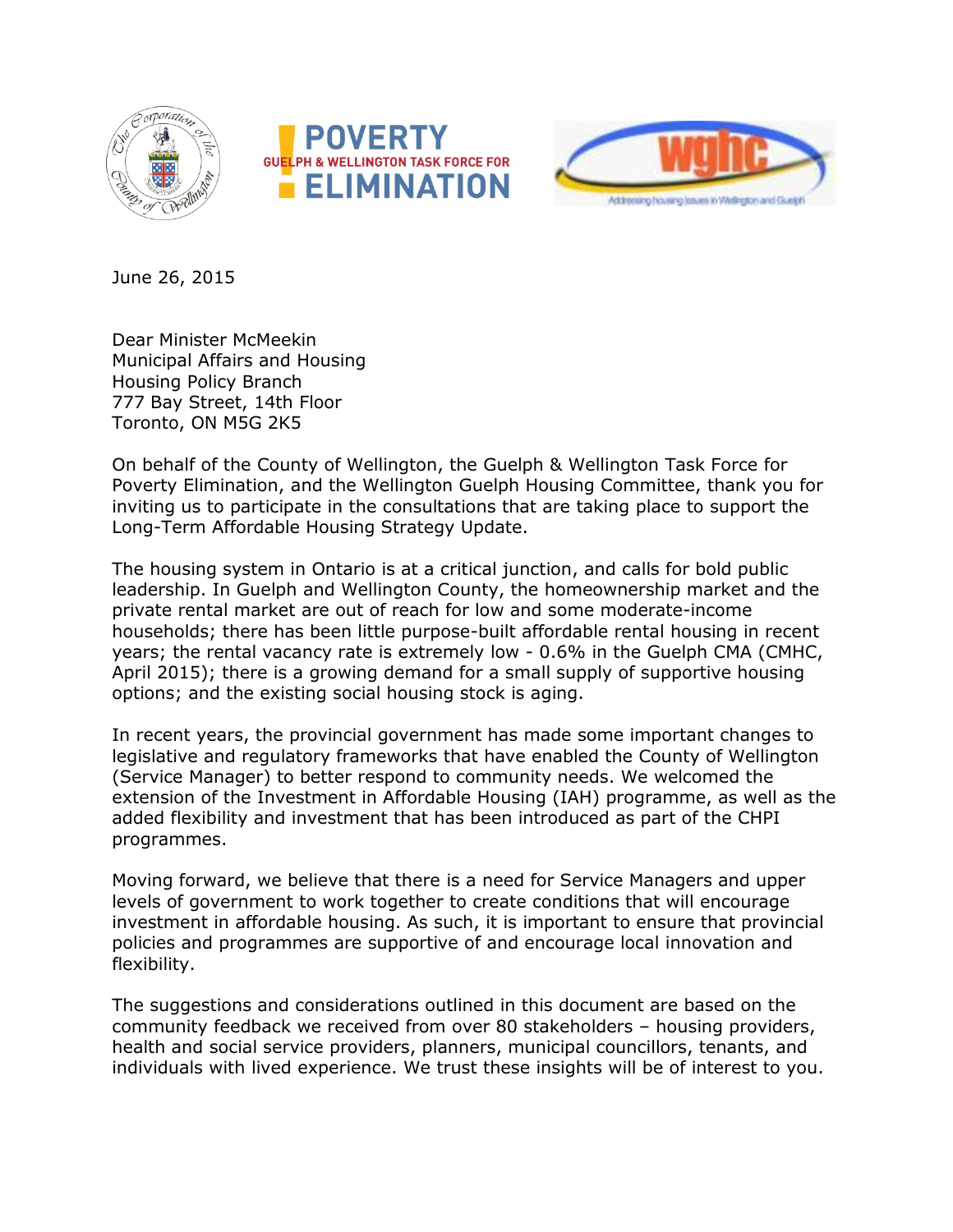In addition, we encourage you to consider the report from the Housing Services Corporation (HSC) and the Ontario Municipal Social Services Association (OMSSA), entitled *Building Sustainability in the Housing System*, March 2015. Available at [http://www.omssa.com/public-affairs/communications/position-papers](http://www.omssa.com/public-affairs/communications/position-papers-reports/ltahs-renewal-omssa-smhn-hsc.pdf)[reports/ltahs-renewal-omssa-smhn-hsc.pdf.](http://www.omssa.com/public-affairs/communications/position-papers-reports/ltahs-renewal-omssa-smhn-hsc.pdf)

Sincerely,

Heather Burke.

Heather Burke, Director of Housing, County of Wellington

 $\sqrt{\kappa}$ 

Stuart Beumer Director of Ontario Works, County of Wellington Co-Chair, Guelph & Wellington Task Force for Poverty Elimination

Jul Hacke

Gail Hoekstra Co-Chair, Guelph & Wellington Task Force for Poverty Elimination

Gony Roche

Gary Roche Co-Chair, Wellington Guelph Housing Committee

cc. Janet Hope, Assistant Deputy Minister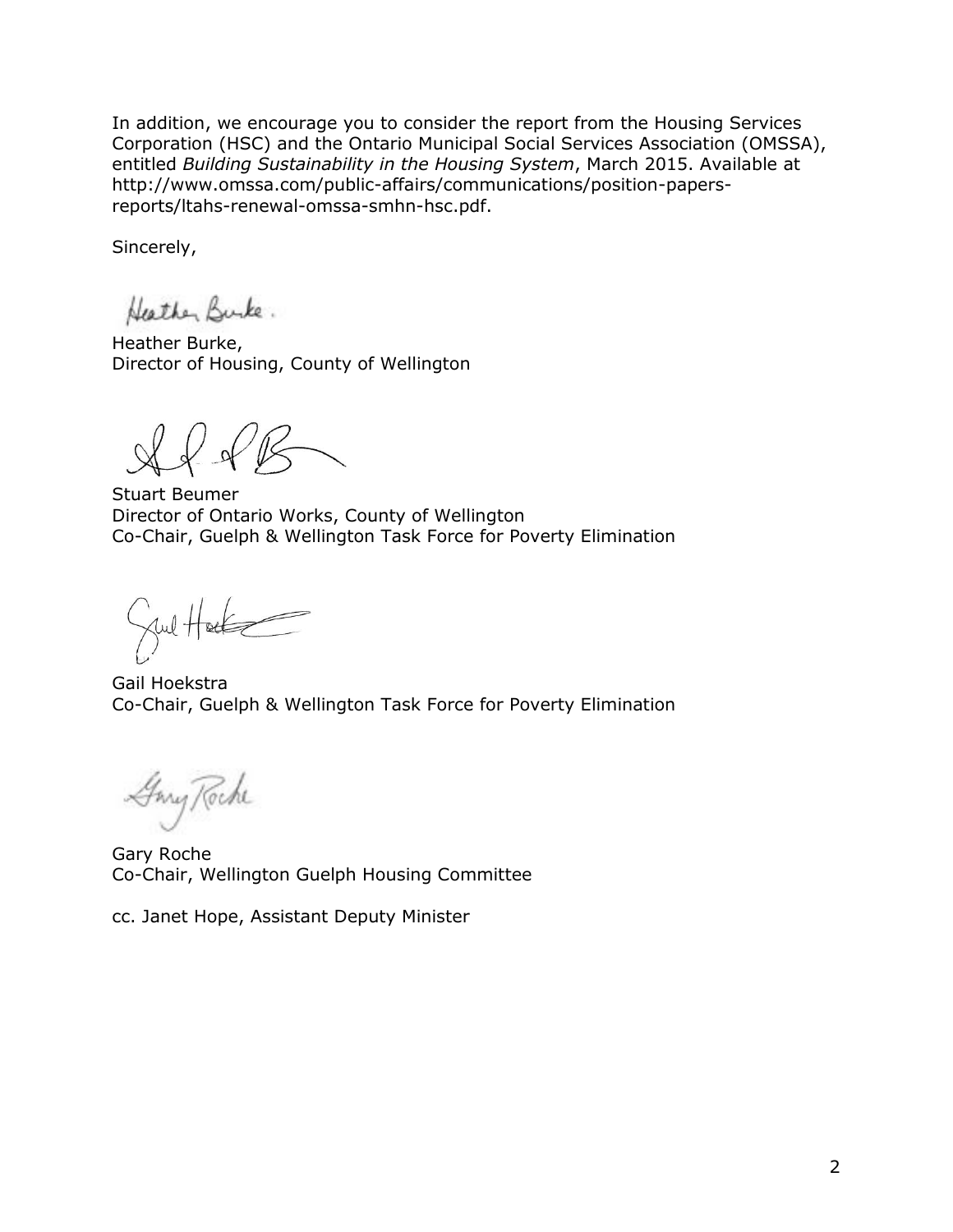# A Joint Submission on the Long-Term Affordable Housing Strategy Update By County of Wellington Guelph & Wellington Task Force for Poverty Elimination Wellington Guelph Housing Committee (June 2015)

## **Introduction**

The County of Wellington, the Guelph & Wellington Task Force for Poverty Elimination, and the Wellington Guelph Housing Committee are pleased to present this joint submission to the Ministry of Municipal Affairs and Housing (MMAH) on the Long-Term Affordable Housing Strategy (LTAHS) update.

The suggestions and considerations outlined in this document are based on the feedback of over 80 community stakeholders, who participated in three focus groups between June 10 – 18, 2015. Participants included housing providers, health and social service providers, Waterloo Wellington LHIN staff, planners, municipal councillors and staff, tenants, and individuals with lived experience.

This report is structured according to the Ministry's updated vision and the four key themes outlined in the consultation guide:

- 1. A sustainable supply of affordable housing
- 2. A fair system of housing assistance
- 3. Co-ordinated and accessible support services
- 4. A system based on evidence and best practices

## About Us

### **County of Wellington**

The County of Wellington is the Consolidated Municipal Service Manager (CMSM) for the Guelph and Wellington service area. As such, the County is responsible for administering a range of provincially legislated affordable housing, social housing and homelessness programmes.

### **Guelph & Wellington Task Force for Poverty Elimination**

The Guelph & Wellington Task Force for Poverty Elimination works collaboratively, informed by diverse voices of experience, to take local action and advocate for system and policy change to address the root causes of poverty. The Poverty Task Force has identified four priority issues - income inequality, affordable housing & homelessness, food insecurity, and health inequities - and works with a number of committees throughout the community to make change.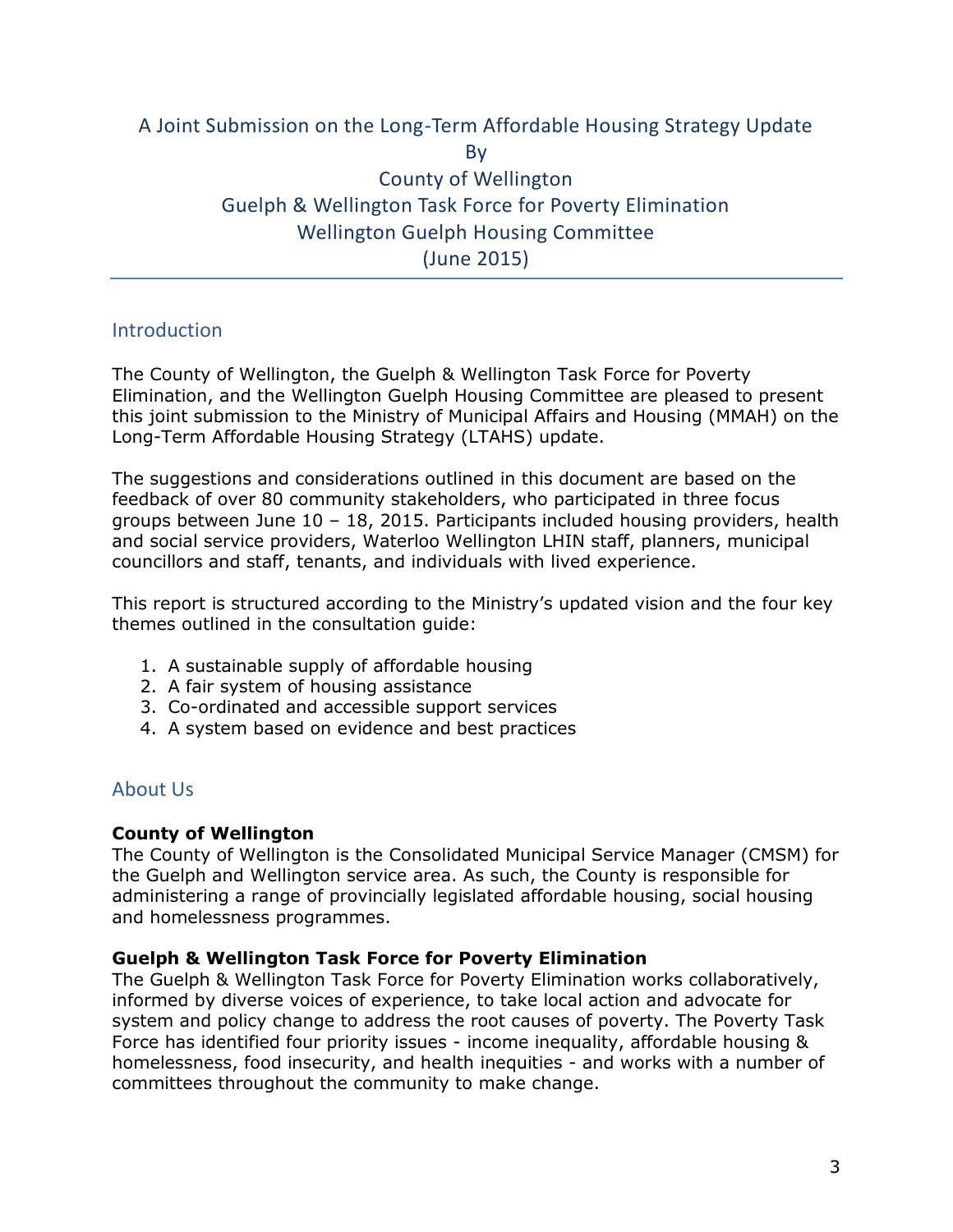#### **Wellington Guelph Housing Committee**

The Wellington Guelph Housing Committee involves a variety of stakeholders in educational, collaborative, and advocacy activities aimed at addressing, easing, and preventing issues related to homelessness and precarious housing.

## Updated Vision

We are pleased to see that the Province's updated vision contains similar elements of the community vision in our local 10-year Housing and Homelessness Plan: *"Everyone in Guelph Wellington can find and maintain an appropriate, safe and affordable place to call home."* However, we are concerned that the proposed vision for Ontario is not inclusive. There is an implicit bias towards individuals in the labour force and families with young children. We encourage the Province to ensure that the vision is inclusive of all Ontarians (e.g. retired seniors, individuals living alone, individuals with disabilities and other vulnerable people, young people seeking post-secondary opportunities, etc.).

### Integrated Homelessness Planning

We commend the Province for setting a goal to "end and prevent homelessness", and for establishing an Expert Advisory Panel on Homelessness as part of Ontario's Poverty Reduction Strategy. However, there was little mention of homelessness in the Province's Consultation Discussion Guide. We encourage the Province to continue supporting Housing First approaches, but also to consider other programs and promising practices that will help reduce and end homelessness as part of the LTAHS update. Better integration among the funders and regulators of the housing and homelessness support systems would be helpful. However, service delivery decisions should continue to be driven locally and be respectful of client choice.

## Theme 1: A Sustainable Supply of Affordable Housing

• **Federal/Provincial Public Policy and Strategy** – The issue of affordable housing is complex in part because there is not a commonly agreed upon Federal/Provincial public policy and strategy. Such a strategy could help modernize current affordable housing definitions/categories by: aligning scarce dollars and tools to help those most in need (i.e. low-income households earning minimum wages or receiving government assistance); and increasing the availability of affordable housing stock given the current fiscal environment (i.e. high economic costs to build new units at affordable market rental rates, low vacancy rates, low interest rates, high operating costs given rising utility and energy prices, etc.).

For example, CMHC considers housing to be affordable for a given household if it costs less than 30% of gross household income. In addition to that criterion, the Provincial Policy Statement, 2014 and Provincial Growth Plan,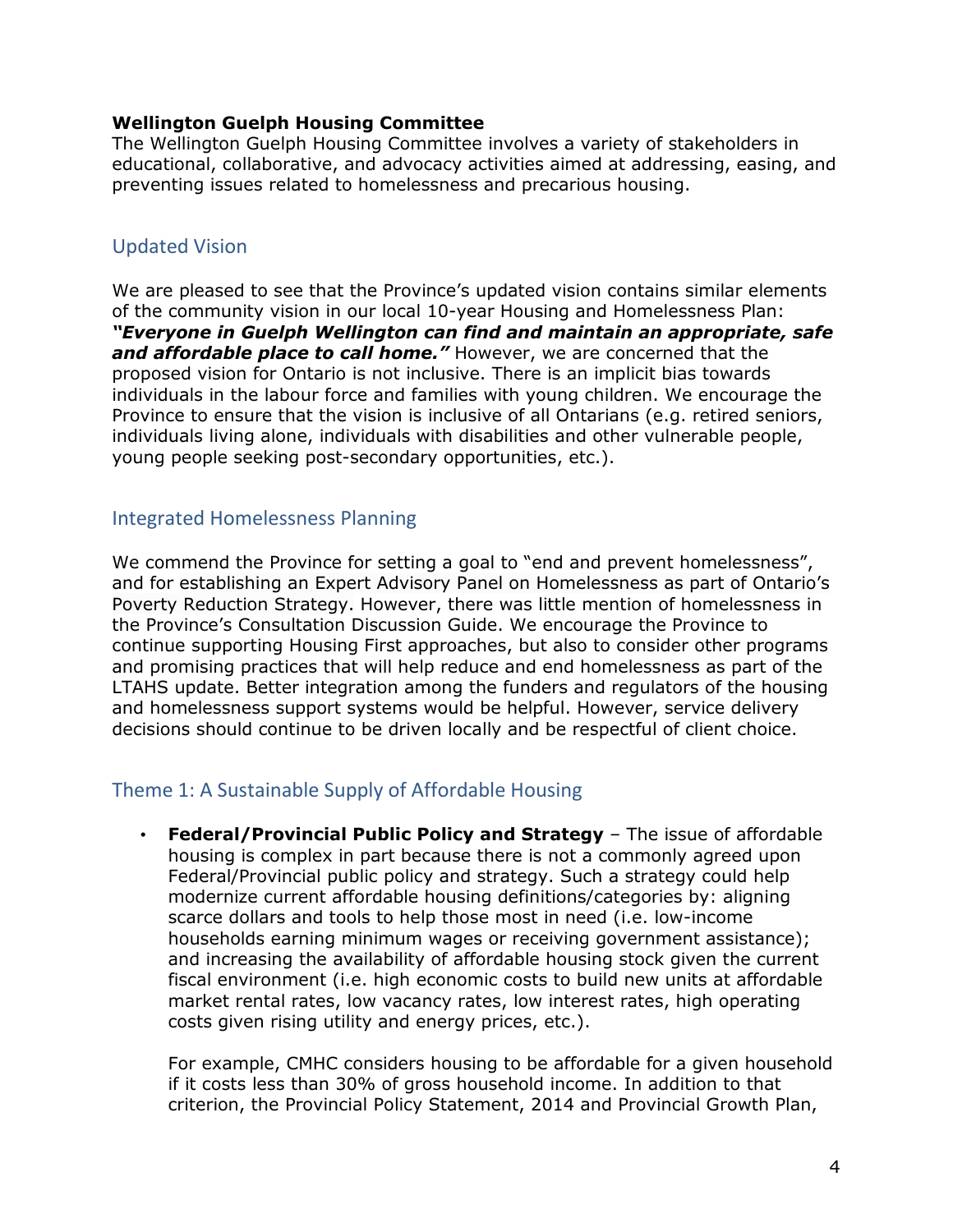2006 also defines affordable housing as units that are at or below regional market prices. Moreover, properties built/renovated through the IAH investment programmes must have units at an average of 80% of average market rent.

In Guelph and Wellington, new and existing housing prices and rental rates are increasing at a faster pace than household incomes. Although renter households with incomes in the  $40<sup>th</sup>$  to  $60<sup>th</sup>$  income percentiles can afford to rent units in the private market, they may not have the financial means to rent a "suitable" unit (i.e. a unit that has enough bedrooms for the size and make-up of the household). Therefore, we recommend that the public policy/ strategy definitions of affordable housing be updated, so that new developments can be better targeted to households with the highest needs and lowest income levels.

Furthermore, the term "infrastructure" as defined in Bill 6, Infrastructure for Jobs and Prosperity Act, 2014 (i.e. the physical structures and associated facilities that form the foundation of development, and by or through which a public service is provided to Ontarians) should be expanded to include the definition of social and affordable housing, as these units are necessary physical and social infrastructure.

The role of CMHC and the federal level should not diminish, but be enhanced through a broader social and affordable housing strategy, including ongoing research, programmes and investments.

- **Inclusionary Zoning** There is a need to ensure that a given share of new development (including the secondary rental market) is affordable and accessible to all income groups. The Province is encouraged to consult with municipalities and the housing sector about establishing an inclusionary zoning policy for small and mid-sized municipalities where height restrictions exist.
- **Offsetting Municipal Debt Load**  Municipalities have a number of planning tools at their disposal for encouraging affordable housing development (e.g. tax increment financing, waivers of development charges, etc.). However, many of these incentives have the unintended consequence of increasing municipal debt loads, thus impacting the property taxes of residents of all income groups. Moreover, the costs associated with the aging social housing infrastructure coupled with the existing infrastructure deficit is not sustainable on the property tax system alone. The Province is encouraged to provide additional funding to help municipalities put incentives in place to encourage new affordable housing development, as well as address the renewal of the existing housing stock.
- **More Flexibility at Local Level** The Province is encouraged to update regulations that allow municipalities to streamline and fast track planning approvals and zoning processes for affordable housing construction (e.g. pre-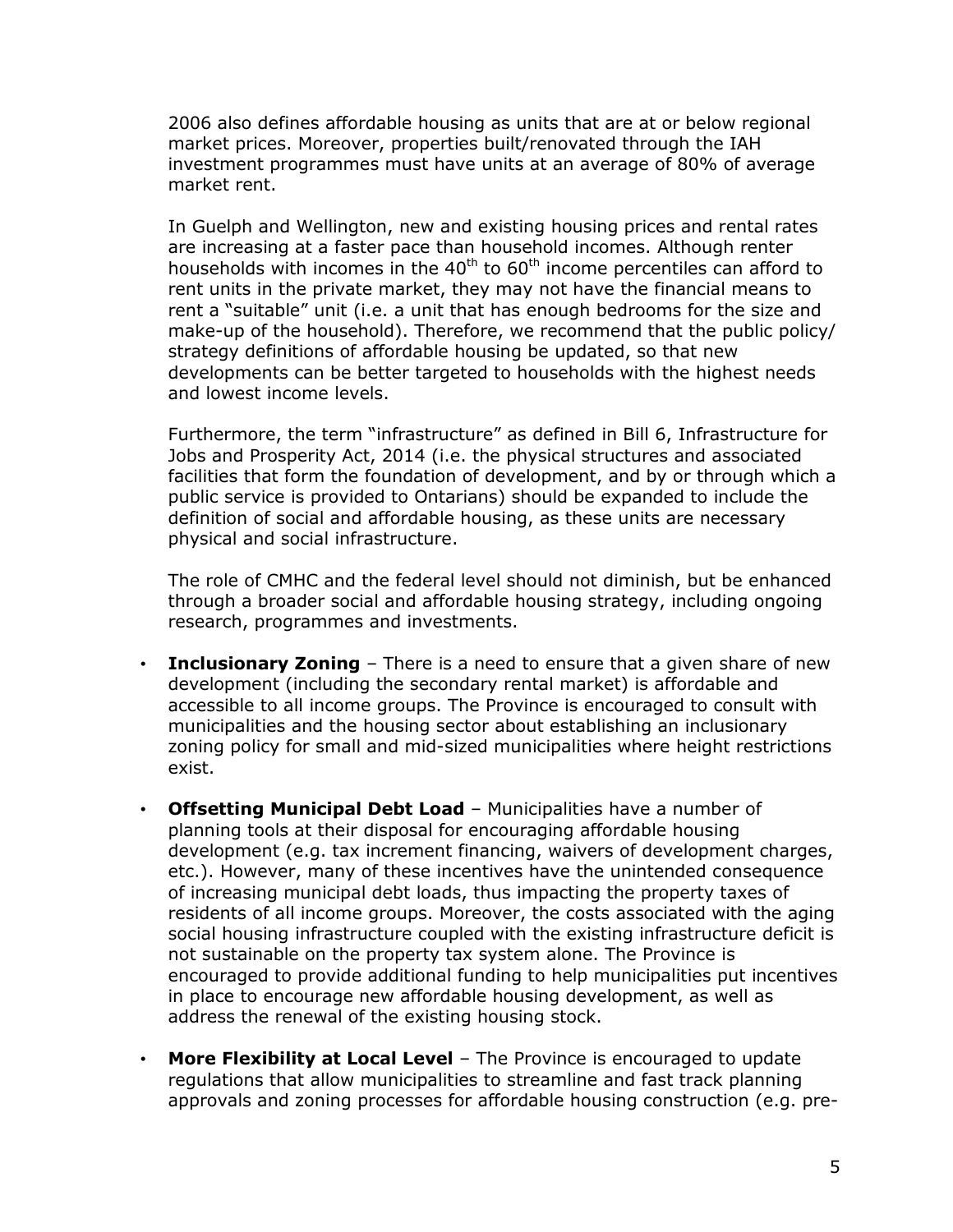zoning of land).

- **Secondary Rental Market** The secondary rental market is an important component of the housing continuum. The Province should ensure that all local plans (e.g. Official, zoning) include secondary units.
- **Single Person Households** CMHC reports that the share of one-person households is expected to experience the fastest pace of growth to 2036, making it the single biggest type of household by the 2020s. This increase is due in large part to the aging population, particularly widowed women living alone, and individuals delaying marriage. This trend is evident in Guelph and Wellington, where single person households make up the largest share of the centralized waiting list. The Province should set as a target that 50% of new affordable developments/programs meet the minimum occupancy requirements for single person households.
- **Land Banking** Affordable housing projects should be given "first right of refusal" of surplus public land/properties owned by all levels of government (e.g. unused public schools). The Province is encouraged to work with municipalities to establish a land bank system/regulations that offer surplus public lands/properties to public or non-profit providers for affordable housing developments, to help reduce the cost of development.
- **Pre-1991 Rent-Controlled Rental Housing Stock** Landlords of multiresidential affordable rental properties report that their operating expenses (e.g. utilities, property taxes) are increasing at a faster pace than rental income. To help offset the operating costs of rent controlled and other affordable housing stock:
	- o Providers should be offered utility rebates and incentives for making energy efficiency improvements.
	- o The Province should explore offsetting municipal debt load, so that municipalities can suspend or defer property tax assessment increases for affordable rental housing units.
	- $\circ$  The Province should establish a targeted forgivable loan renovation program to encourage landlords to keep units in good condition and eliminate the need for them to pass capital repair costs onto tenants via rent increases. Such a loan program could include the following conditions:
		- Rental rates must be set at or below average market rent; and
		- A turnover target regarding the number of units must be offered to low-income households. The implementation of these targets could be made through financial investments in rent subsidies for low-income households.
- **Ontario Municipal Board (OMB)** Lots of ideas were received with respect to OMB hearings related to affordable housing development. These ranged from eliminating cases referred to the OMB when projects contribute to the affordable housing stock, to fast tracking and streamlining the process for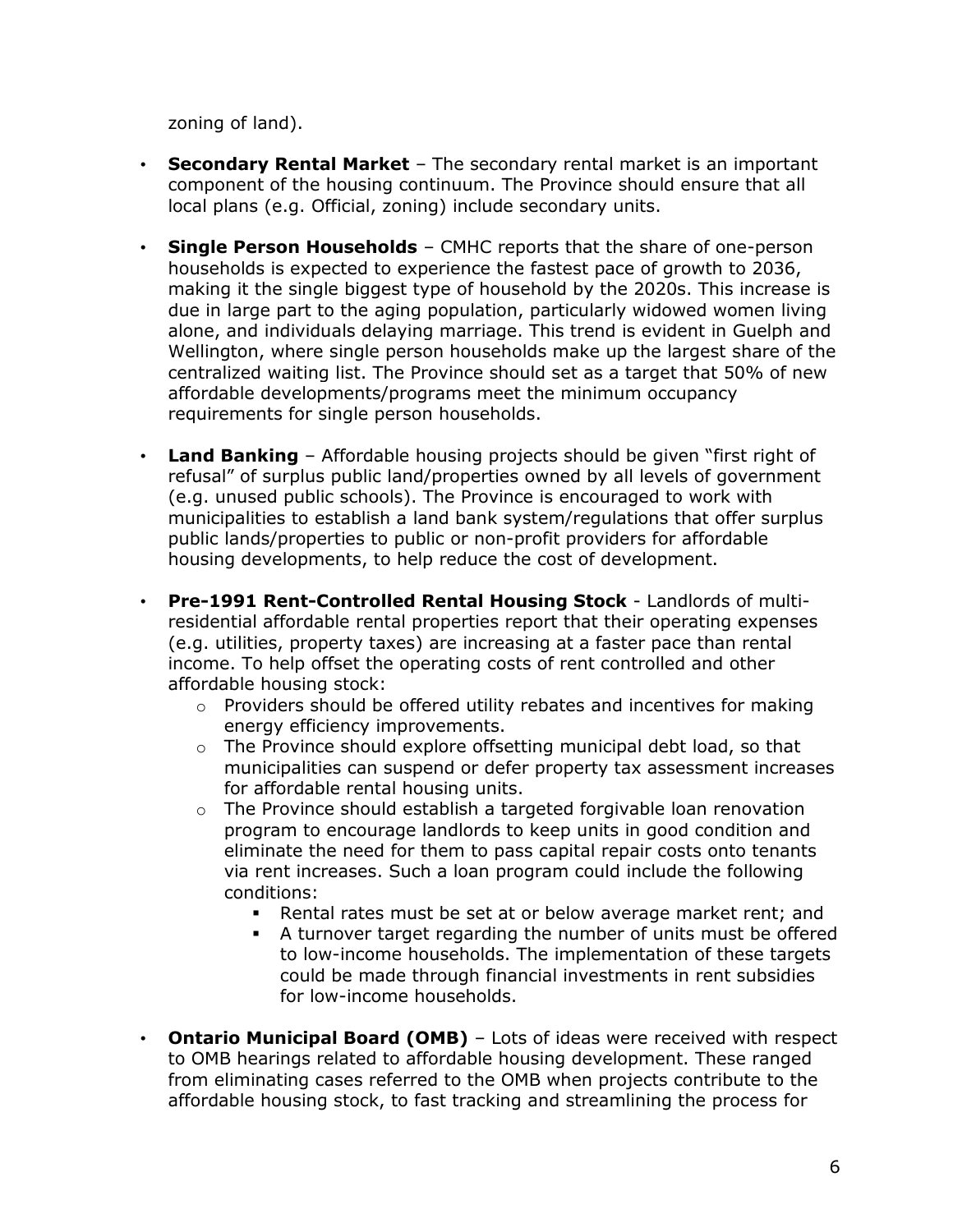non-profit housing providers.

- **End of Federal Operating Agreements**  Upper levels of government are encouraged to establish a modernized program to protect pre-1985 social housing<sup>1</sup> as a valuable public asset once operating agreements and mortgages end. This will help ensure that: tenure protection of low-income residents continues; existing RGI units (and low end of market units) are not lost; and the units/buildings are maintained in good condition through ongoing capital repair financing.
- **Accessing Equity in Current Stock** The Province should update regulatory tools and financial mechanisms (e.g. new Ontario housing trust or bonds, new Ontario Housing Development Corporations, etc.) to give more control and flexibility at municipal levels with respect to re-financing and repurposing post-1986 provincial reformed social housing stock.<sup>2</sup>
- **More Investments** The extension of the federal-provincial Investment in Affordable Housing (IAH) programme was welcomed in the community, but it is just a "drop in the bucket". More investments are required to increase the number of affordable units in the community, as well as to assist with the repair and maintenance of existing affordable housing units.

## Theme 2: A Fair System of Housing Assistance

The following ideas and suggestions have been grouped into direct financial supports and indirect supports.

It should be noted that we struggled with the differentiation of "supports" between housing assistance (theme 2) and support services (theme 3). To differentiate, the support issues presented in theme 2 are related to "housing stability and eviction prevention", whereas the ideas in theme 3 refer to "dedicated/integrated supportive housing and services".

Direct Financial Supports:

 $\overline{a}$ 

• **Ontario Housing Benefit** – The Province is highly encouraged to introduce an Ontario Housing Benefit, which has been put forward by the Daily Break Food Bank, and advocated by the affordable housing sector and local poverty groups, including London and Guelph Wellington. We recommend that the Province make the benefit available to all people with low-incomes, not exclusively to social assistance recipients; deliver the benefit through

 $<sup>1</sup>$  In Guelph and Wellington, Section 95 Private Non-Profits, 56.1 Municipal Non-Profits,</sup> Federal Co-ops, etc. represents 246 units by 6 social housing providers whose operating agreements will end between 2016 and 2019.

 $2$  In Guelph and Wellington, this represents 1,389 units by 21 social housing providers whose operating agreements will end between 2022 and 2031.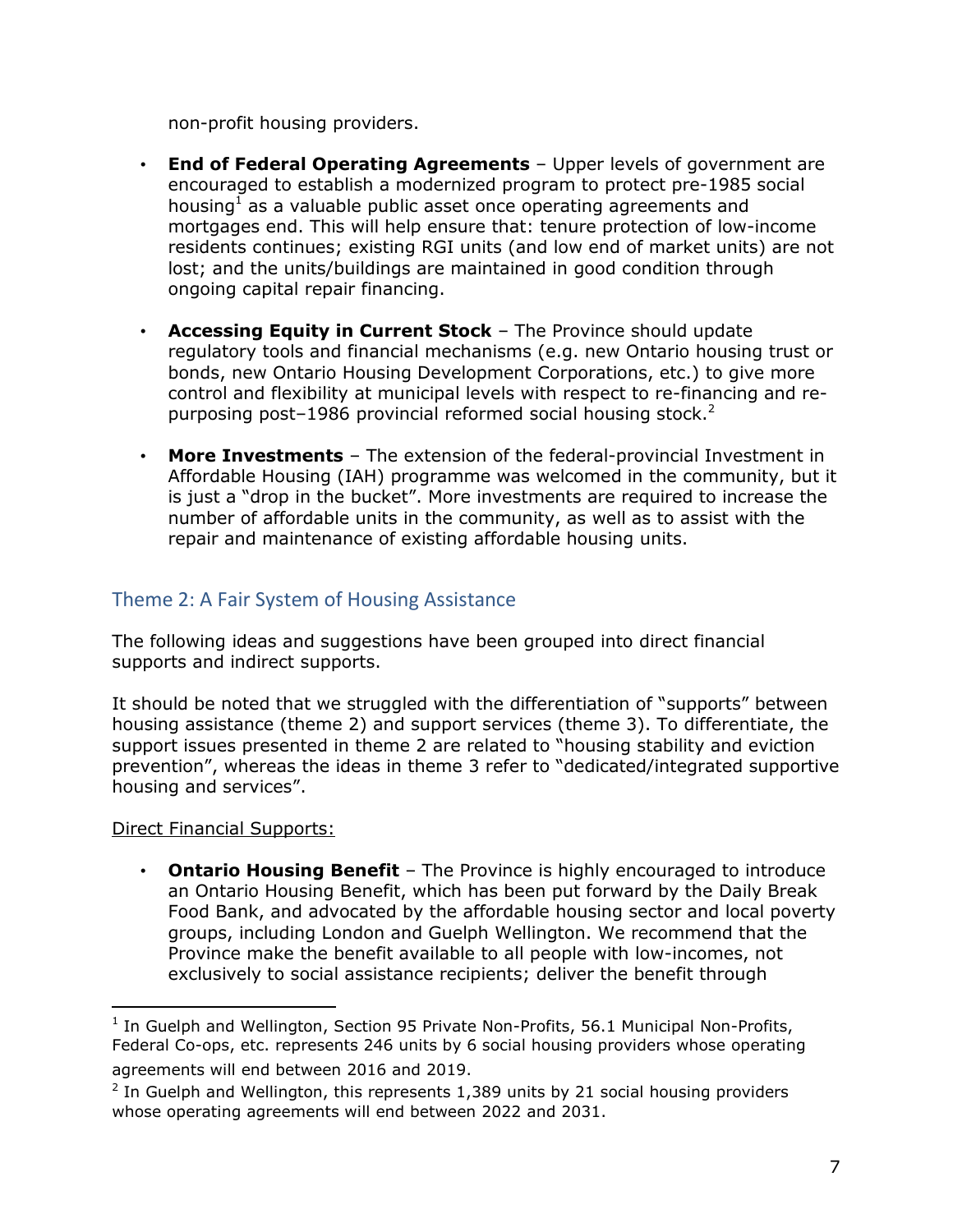administratively efficient means (the Ontario Trillium Benefit may be a good example); and in designing the benefit, take into account the impact of marginal effective tax rates.

- **Update the RGI Calculation System** The Province is encouraged to update and simplify the RGI calculation system (e.g. including expensive medication expenses as an allowance, updating utility scales to reflect current financial pressures on affordable rent costs, establishing data sharing linkages with the Ministry of Finance, etc.).
- **More Financial Investments in Rent Subsidies** Tenants and providers alike appreciate the flexibility and community choice that rent subsidies offer. As the number and types of rent subsidy programs grow, it will be important to ensure that access to these programs is streamlined, and that they remain targeted to individuals with the greatest need (e.g. chronic homeless).
- **Engaging Private Landlords** In order to expand rent subsidy programs, it is important to engage and establish partnerships with private landlords. Due to the low vacancy rate in Guelph (0.6% in April 2015), this can be challenging. The Province could assist by facilitating the sharing of best practices (e.g. incentives that work, lessons learned, etc.) among Service Managers, as well as holding forums with large private rental companies.
- **Rent to Own Options**  Rent to own options for moderate-income households should be explored, tested and piloted.
- **OW And ODSP Rates** The Province is encouraged to continue implementing the recommendations from the Commission for the Review of Social Assistance (2012). In addition, the shelter and utility allowances for OW and ODSP recipients need to be updated to reflect current market rates.
- **Guaranteed Annual Income** The Province of Ontario already ensures a guaranteed minimum income for seniors by providing monthly payments to qualifying pensioners (GAINS). The Province is encouraged to consider expanding this program to all low-income households.
- **Raising the Pay Scale of Front-Line Housing Workers** Individuals working with the "hard to serve" are often living in poverty themselves, due to inadequate wage rates. The Province is encouraged to raise the pay scale of front-line housing/homelessness support workers, as it did for Personal Support Workers in the health care system.
- **Living Wages** Several communities across Ontario have calculated living wage rates, which take into account the cost of housing and other necessities of daily living. The Province is encouraged to continue to increase the minimum wage rate to be closer in line with living wages (\$15.95 in Guelph Wellington, 2013).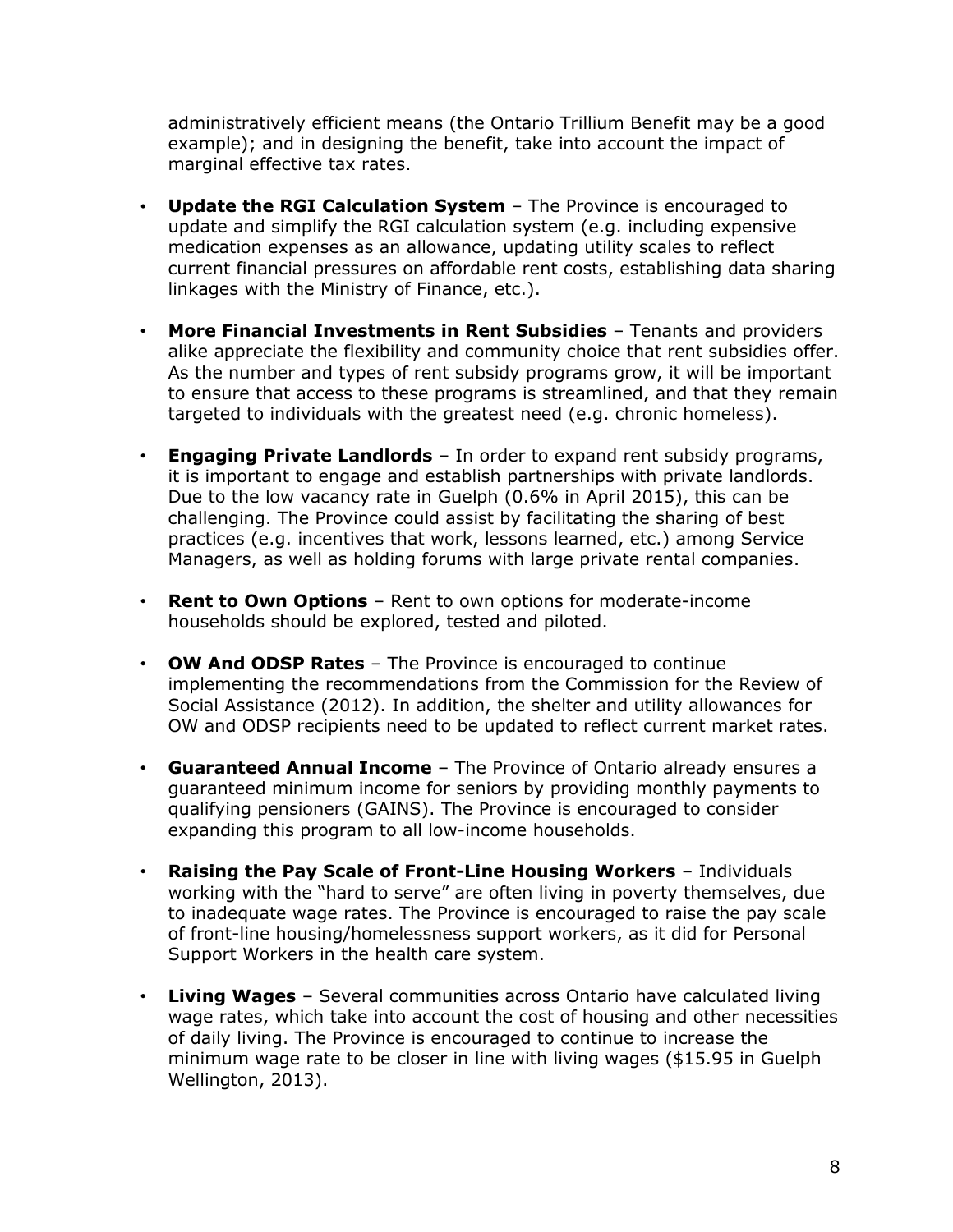#### Indirect supports:

- **Reducing and Managing the Centralized Wait List** The Province should ensure that Service Managers have the necessary controls and flexibility they need with respect to reducing and managing the centralized waiting list. For example, there needs to be more flexibility with respect to the number of children allowed in a bedroom, and individuals with rent arrears (particularly for victims of domestic violence). However, any changes to address individuals living in deep core housing needs should be applied consistently across the province.
- **Housing Stability and Eviction Prevention** Approaches to eviction prevention differ across Ontario. Best practices should be shared, and Service Managers should be encouraged to establish an eviction prevention policy and process. In addition, additional flexible investments through CHPI that could help low-income households deal with rising utility costs would be appreciated.
- **More Housing First** In 2014, two new programs were funded based on the Housing First philosophy in Guelph and Wellington. These initiatives are already demonstrating positive outcomes. More funding for flexible rent subsidies and case management support is required to expand these types of initiatives.
- **Community Integration** Many people who are housed require supports and skill building programs to successfully integrate into community life, particularly those who have been transient for an extended period of time, as well as vulnerable populations (e.g. victims of violence, aging seniors and premature aging adults, etc.). The Province could assist by funding peer support workers and programs that help improve life skills (e.g. financial literacy, how to be a good neighbour, etc.), and assist with system navigation and linking to available community supports.

## Theme 3: Co-ordinated and Accessible Support Services

As previously mentioned, we defined this theme as dedicated "supportive housing", in order to distinguish it from "housing assistance" above. Locally, the term supportive housing is used to describe three interrelated components: 1) the physical unit; 2) rent subsidies; and 3) ongoing person-centered supports.

• **More Supportive Housing Options** – The supply of supportive housing options in our community is limited and grossly underserved, and the demand is high and growing. A 2014 study of mental health and addiction supportive housing in the Waterloo-Wellington LHIN area identified an immediate shortage of 440 mental health and addiction supportive housing units to accommodate existing waiting lists. Population based estimates of supportive housing needs are much higher, closer to 2200 or more for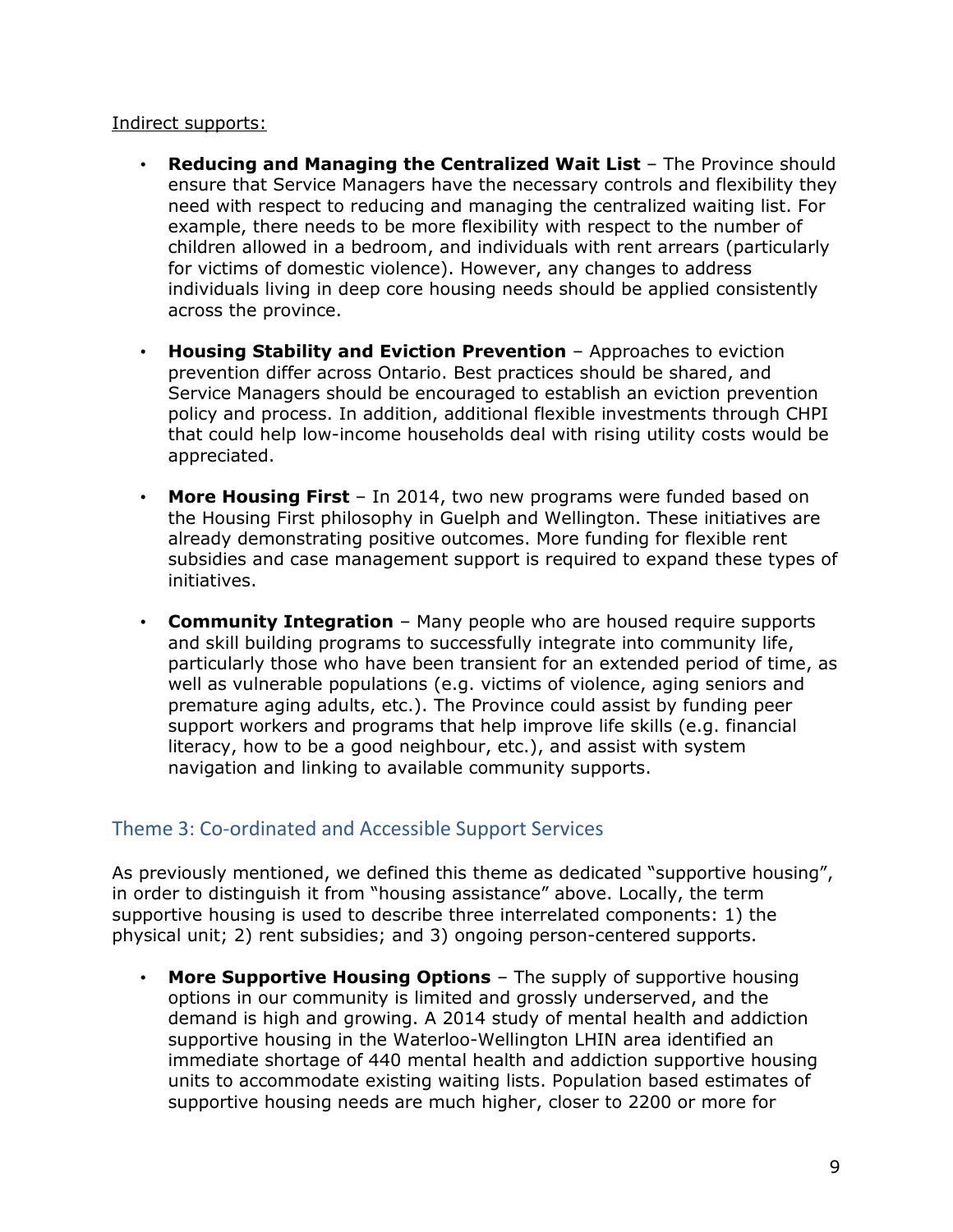Waterloo Wellington. The Province is highly encouraged to invest more resources in sustainable supportive housing options.

- **Better Coordination Among Ministries**  It is recognized that the system of supportive housing is administratively complex, involving several provincial ministries and numerous service providers. Better coordination and consistent resources provided by the funders and regulators of the system would be helpful. However, service delivery decisions should continue to be driven locally, according to community needs and client choice.
- **Simplified Access**  The access system for supportive housing is fairly complicated and relatively uncoordinated. There are six separate access systems for supportive housing in the Waterloo Wellington LHIN area. The Province should encourage the development of a centralized access point for supportive housing (in relation to intake, assessment and matching), and a clear protocol to manage the wait list.
- **Pairing of Services**  Rent supplements and support services should be deliberately paired, particularly for individuals with high needs. It is recommended that rent subsidies be provided and coordinated through the Service Manager, and that case management/support services be provided by LHIN and MCSS-funded community providers.
- **More Wraparound Supports** Case management services are in short supply, and the caseloads of existing providers are too high given the complexity of the clients served. The Province is encouraged to invest more resources in front-line workers who can provide 24/7 wraparound supports for tenants with serious mental health problems.
- **Improving Accessibility** Rent geared to income funding is needed to allow for renovations to and adaptations of supportive housing units for individuals with disabilities and special needs, as well to provide for adaptive equipment and appliances.
- **Client Choice** Services need to be flexible and respond to the needs and choices of tenants/consumers. Support services should be provided where clients live and/or congregate (e.g. drop-in centres) whenever possible, rather than in institutions.

### Theme 4: System Based on Evidence and Best Practices

Many communities are experiencing similar issues and challenges with respect to affordable housing and homelessness (e.g. engaging private landlords in rent supplement programs). The Province has a key leadership role to play in collecting and disseminating knowledge about promising practices and cost-effective programs that are making a big difference (e.g. wellness checks by EMS personnel in seniors buildings). As well, it would be helpful if toolkits were created that could